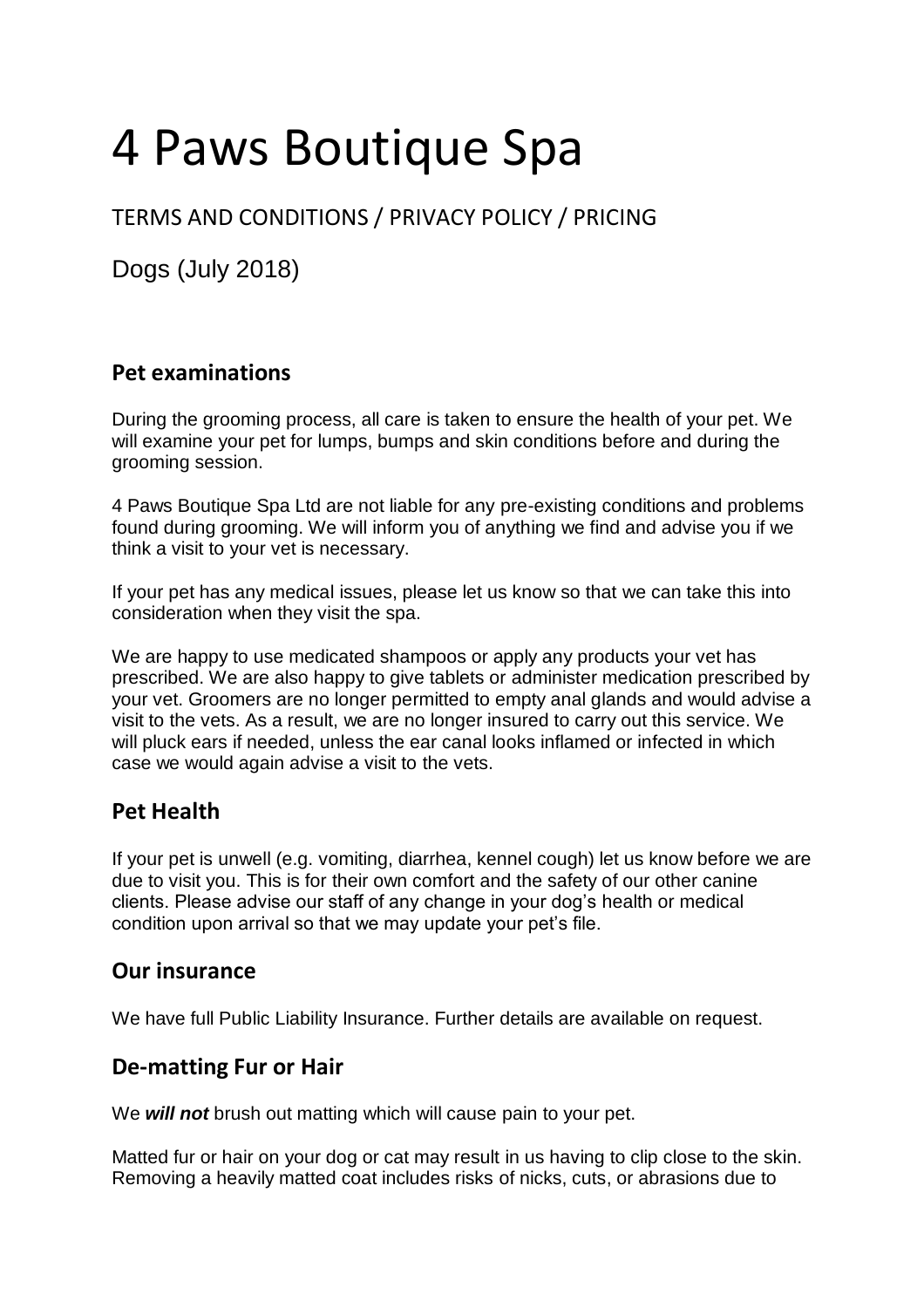warts, moles, or skin folds trapped in the mats. Heavy matting can also trap moisture near the pet's skin allowing mould, fungus, or bacteria to grow, revealing skin irritations that existed prior to the grooming process.

After effects of matt removal procedures can include itchiness, skin redness, selfinflicted irritations or abrasions. Shaved pets are also prone to sunburn and should have sun screen applied frequently or should be kept out of the sun until the hair grows sufficiently to protect the skin. It is our policy to de-mat a dog's coat only once in order to make the pet comfortable and to start re -building the coat. De-matting can be painful for your dog and unpleasant for both dog and groomer alike. After the de-matting process, you should be able to maintain the dog's coat between grooming appointments. 4 Paws Boutique Spa reserves the right to refuse grooming if your dog becomes heavily matted again after the initial de-matting.

Those pets with such heavy matting will then have to be shaved. You agree that 4 Paws Boutique Spa will not be held responsible for any subsequent effect this may have.

You agree to pay all costs for grooming the dog, including the extra cost of dematting (we charge £15 extra for matted dogs) whether or not we are able to complete the work.

#### **Fleas**

Please note that pets with fleas cannot be accepted. If your dog has fleas, please treat them prior to visiting the Spa.

Should your pet have an infestation which is discovered after the groom has started a **flea surcharge of £10** for dogs. (This covers the cost of bathing your dog using an insecticidal shampoo and the thorough cleansing and disinfecting of the Spa).

## **Cancellations / Missed Appointments**

In the event of missed appointments or no shows a charge of 100% of the grooming fee will be made. If you do need to cancel please notify us during office hours (our working days are Monday to Friday 9.00 - 17.00). If notice of cancellation is received less than one full working day before the appointed time, 100% of the grooming fee will be payable and if notice is received between one and two full working days prior to the appointed time, 50% of the grooming fee will be payable. If an appointment is made less than one working day in advance it will not be cancellable without payment of the full grooming fee.

Please call us if you need to change your booking. We will always try and fit in with you.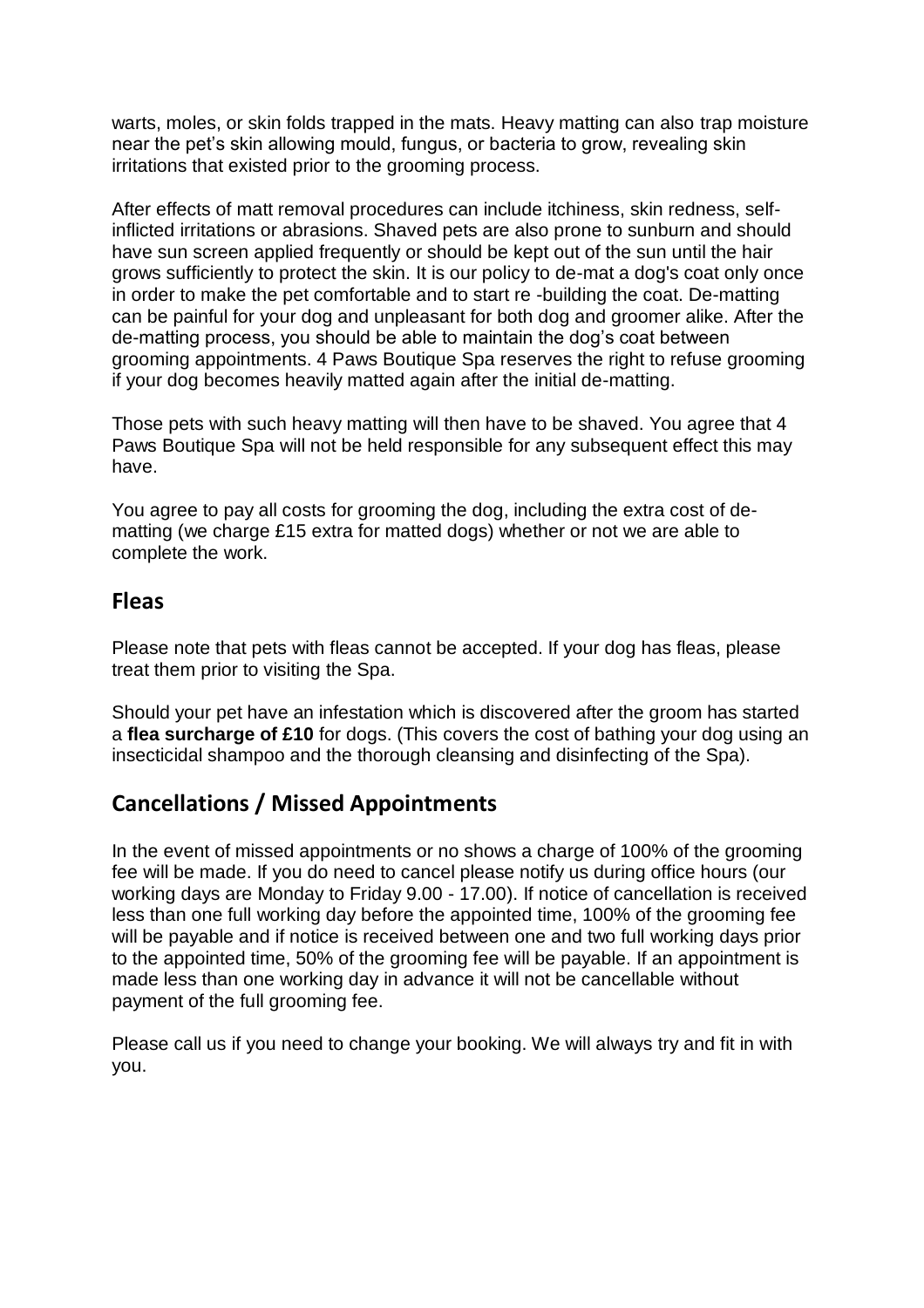## **Our staff**

Our number one priority is your pet's welfare. We all love animals and have many years of experience in their care and training. 4 Paws Boutique Spa reserves the right to refuse to groom aggressive or difficult dogs or those with behaviour problems. You must agree to inform us if your pet is known to be aggressive or has ever bitten anyone. We are able to handle difficult pets, but only if we are aware and prepared. If a dog is very traumatized or stressed about the grooming process, we will stop the service and recommend you speak with your vet about medication to help calm your pet so he can be groomed safely. If sedation is needed, we are happy to work alongside your vet. Please let us know ahead of time so we can coordinate the process.

Grooming procedures can sometimes be stressful, especially for a senior pet or a pet with health problems. Grooming may expose hidden medical conditions or aggravate existing ones during or after the grooming process. Because senior pets and pets with health problems have a greater chance of injury, these pets will be groomed for cleanliness and comfort, in styles that will not add to their stress.

## **Helpful hints**

Before you visit 4 Paws Boutique Spa, please take your dog out to go to the toilet. Though we realise accidents do happen, we like the pets to feel relaxed in the spa.

## **Payment**

We accept debit cards, all major credit cards and cash. We do not accept cheques. **Payment is due at the time of visiting the Spa.** We do not offer credit accounts.

#### **Data Protection**

Client data will be treated in accordance with principles of the Data Protection Act and will not be shared with third parties.

## **Privacy Notice**

4 Paws Boutique Spa Ltd is committed to ensuring that your privacy is protected. Should we ask you to provide certain information by which you can be identified, then you can be assured that it will only be used in accordance with this privacy notice. We may change this policy from time to time and will update clients should it do so. This notice is effective from 22nd May 2018.

What we collect:

We may collect the following information:

- Name
- Contact information including phone number and email address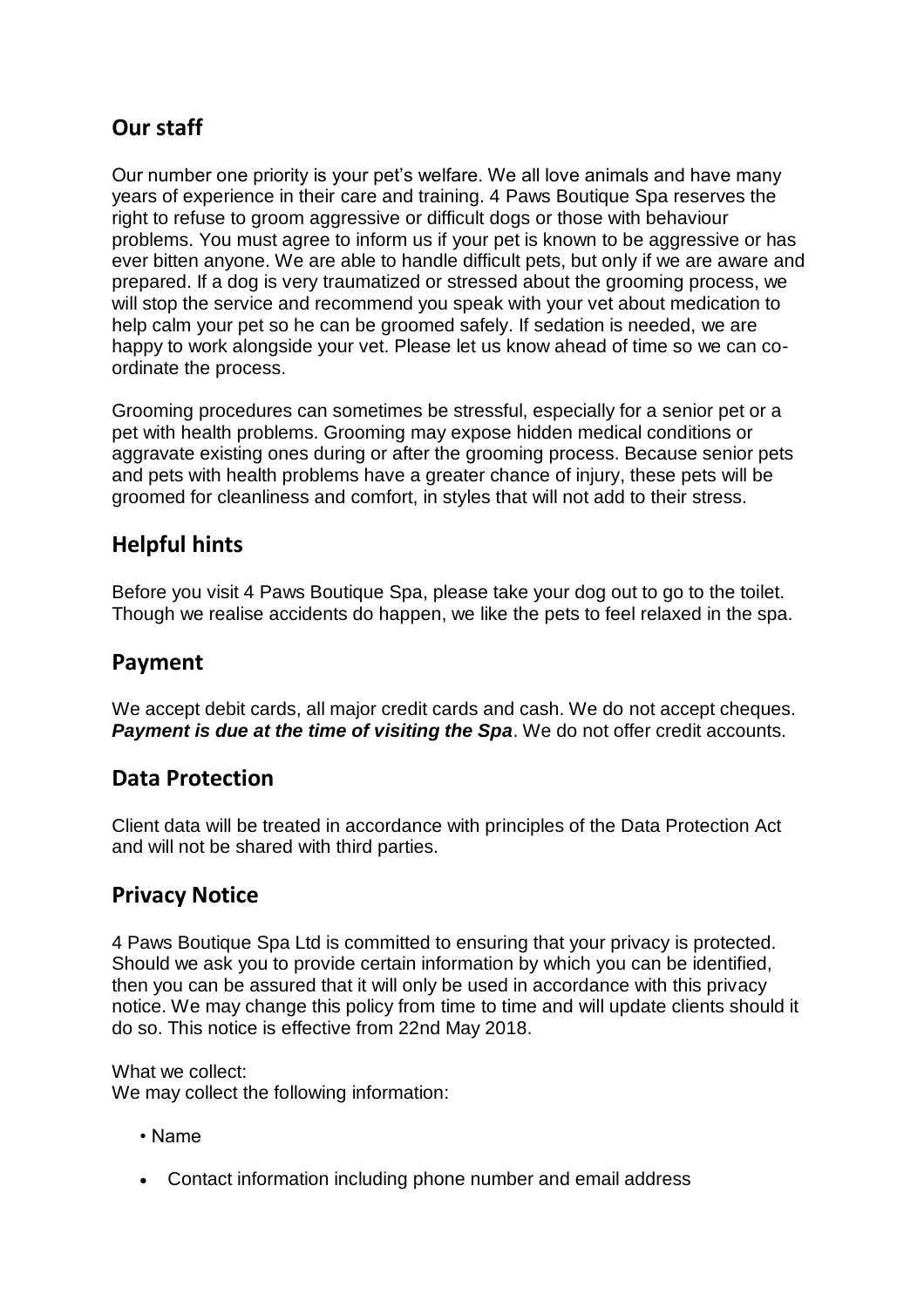- Address
- Pet's name, breed and age

What we do with the information we gather:

We require this information to be able to provide you with a better service, and in particular for the following reasons:

- Internal record keeping.
- We may periodically send promotional emails about new products, special offers or other information which we think you may find interesting as a pet owner, using the email address which you have provided.
- We will not provide your information to any third party for any purpose. By submitting your personal information and indicating that you would like to receive further information from us, you consent to us using your personal information in the above ways.

If you wish us to amend information we hold about you, please contact 0330 100 1033 or email cranleigh@4pawsboutiquespa.com

What if I don't want to hear from 4 Paws Boutique Spa? You can of course request that we stop contacting you at any time, however, this means you would miss out on information, access to news and events if we do not contact you.

#### **Pricing structure - DOGS**

Depending or your dog's size, coat condition and behaviour here is a guide to our pricing.

We charge extra for matted coats, dogs which are difficult to groom.

Matting / Difficult dogs £5 – 20 extra

| small dogs     | bath, nail clip, ear clean | haircut, bath, nail clip, ear clean |
|----------------|----------------------------|-------------------------------------|
| bichon         | $£30 - 35$                 | £40 - 45                            |
| cavapoo        | $£30 - 35$                 | £40 - 45                            |
| westie         | $£30 - 35$                 | £40 - 45                            |
| shihtzu        | $£30 - 35$                 | £40 - 45                            |
| yorkie         | $£30 - 35$                 | £40 - 45                            |
| mini schnauzer | £30-35                     | £40 - 45                            |
| jrt            | £30                        | £40                                 |